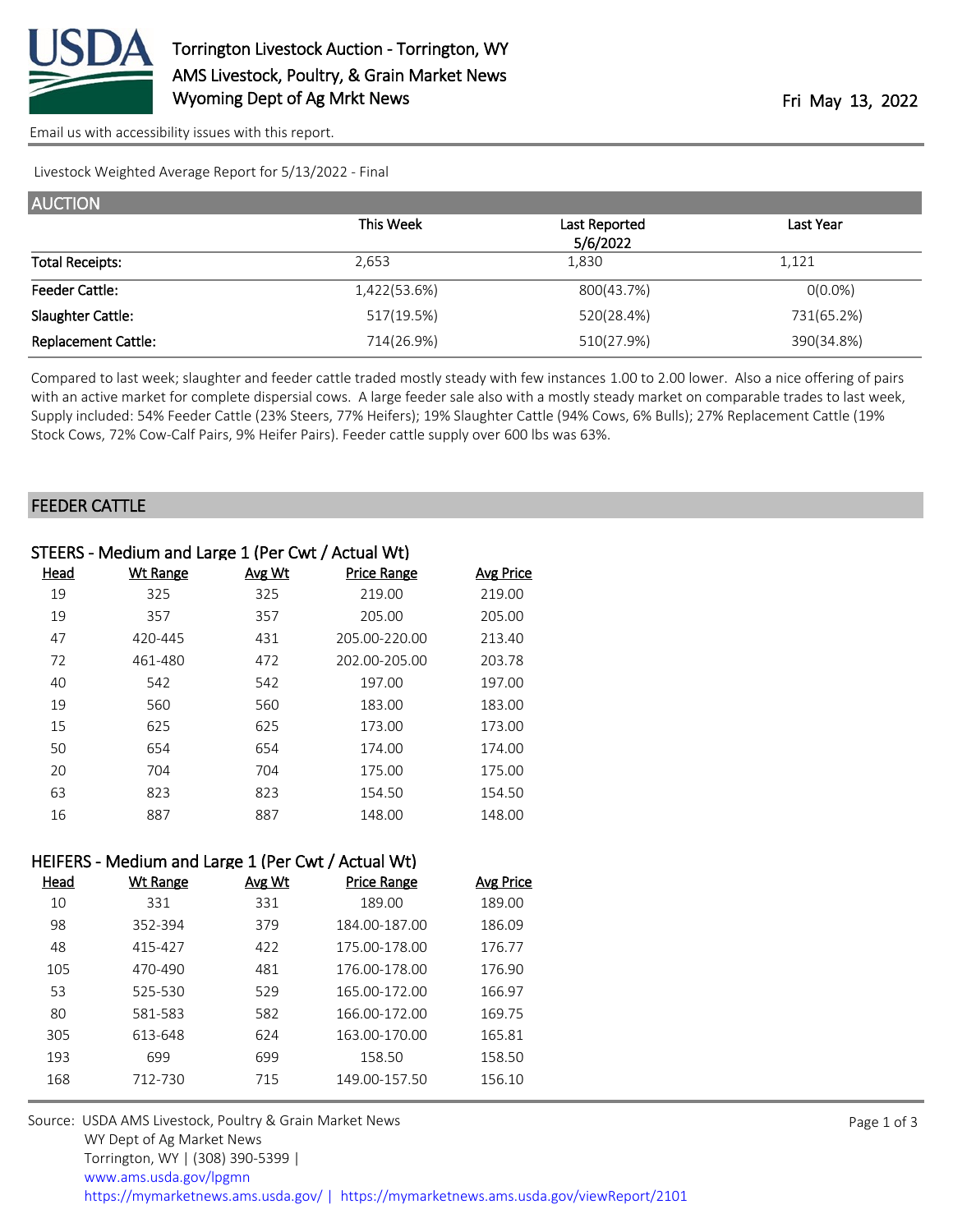

## Torrington Livestock Auction - Torrington, WY AMS Livestock, Poultry, & Grain Market News Wyoming Dept of Ag Mrkt News **Fri May 13, 2022**

| Email us with accessibility issues with this report.                               |                 |             |                                           |                                                                                  |                    |                        |
|------------------------------------------------------------------------------------|-----------------|-------------|-------------------------------------------|----------------------------------------------------------------------------------|--------------------|------------------------|
| 152                                                                                | 757-790         |             | 775                                       | 145.00-155.75                                                                    | 148.96             |                        |
| 78                                                                                 | 808-824         |             | 814                                       | 146.00-147.50                                                                    | 146.94             |                        |
| <b>SLAUGHTER CATTLE</b>                                                            |                 |             |                                           |                                                                                  |                    |                        |
|                                                                                    |                 |             |                                           |                                                                                  |                    |                        |
|                                                                                    |                 |             | COWS - Boner 80-85% (Per Cwt / Actual Wt) |                                                                                  |                    |                        |
| <u>Head</u>                                                                        | <b>Wt Range</b> |             | Avg Wt                                    | <b>Price Range</b>                                                               | <b>Avg Price</b>   | <b>Dressing</b>        |
| 5                                                                                  | 1663            |             | 1663                                      | 70.50                                                                            | 70.50              | Average                |
| 163                                                                                | 1259-1550       |             | 1340                                      | 73.00-83.00                                                                      | 77.30              | Average Return to Feed |
|                                                                                    |                 |             | COWS - Lean 85-90% (Per Cwt / Actual Wt)  |                                                                                  |                    |                        |
| <u>Head</u>                                                                        | <b>Wt Range</b> |             | Avg Wt                                    | <b>Price Range</b>                                                               | <b>Avg Price</b>   | <b>Dressing</b>        |
| 87                                                                                 | 1100-1282       |             | 1200                                      | 65.50-74.50                                                                      | 69.31              | Average                |
| 40                                                                                 | 1120            |             | 1120                                      | 60.00                                                                            | 60.00              | Low                    |
|                                                                                    |                 |             |                                           |                                                                                  |                    |                        |
| BULLS - 1-2 (Per Cwt / Actual Wt)                                                  |                 |             |                                           |                                                                                  |                    |                        |
| <u>Head</u>                                                                        | <b>Wt Range</b> |             | Avg Wt                                    | <b>Price Range</b>                                                               | <b>Avg Price</b>   | <b>Dressing</b>        |
| 20                                                                                 | 1655-2045       |             | 1800                                      | 97.00-106.50                                                                     | 100.12             | Average                |
| REPLACEMENT CATTLE                                                                 |                 |             |                                           |                                                                                  |                    |                        |
| STOCK COWS - Medium and Large 1 (Per Cwt / Actual Wt)                              |                 |             |                                           |                                                                                  |                    |                        |
| <u>Age</u>                                                                         | <b>Stage</b>    | Head        | <b>Wt Range</b>                           | Avg Wt                                                                           | <b>Price Range</b> | <b>Avg Price</b>       |
| $2 - 4$                                                                            | $\bigcirc$      | 109         | 883-923                                   | 908                                                                              | 98.00-118.00       | 106.53                 |
|                                                                                    |                 |             |                                           |                                                                                  |                    |                        |
|                                                                                    |                 |             |                                           | COW-CALF PAIRS - Medium and Large 1 w/ 150-300 lbs calf (Per Family / Actual Wt) |                    |                        |
| <u>Age</u>                                                                         | <b>Stage</b>    | <b>Head</b> | <b>Wt Range</b>                           | Avg Wt                                                                           | <b>Price Range</b> | <b>Avg Price</b>       |
| $2 - 4$                                                                            | $\bigcirc$      | 40          | 1158-1534                                 | 1346                                                                             | 1750.00-2075.00    | 1935.20                |
| $5 - 8$                                                                            | $\circ$         | 182         | 1373-1686                                 | 1549                                                                             | 1600.00-2250.00    | 1942.03                |
| >8                                                                                 | $\bigcirc$      | 87          | 1631-1738                                 | 1665                                                                             | 1475.00-1625.00    | 1526.34                |
|                                                                                    |                 |             |                                           |                                                                                  |                    |                        |
| COW-CALF PAIRS - Medium and Large 1-2 w/ 150-300 lbs calf (Per Family / Actual Wt) |                 |             |                                           |                                                                                  |                    |                        |
| <u>Age</u>                                                                         | <b>Stage</b>    | <b>Head</b> | <b>Wt Range</b>                           | Avg Wt                                                                           | <b>Price Range</b> | <b>Avg Price</b>       |
| $5 - 8$                                                                            | $\bigcirc$      | 30          | 1346                                      | 1346                                                                             | 1425.00            | 1425.00                |
| $>\!8$                                                                             | O               | 65          | 1307-1332                                 | 1320                                                                             | 1135.00-1325.00    | 1238.20                |
| HEIFER PAIRS - Medium and Large 1 w/ 150-300 lbs calf (Per Family / Actual Wt)     |                 |             |                                           |                                                                                  |                    |                        |
| <b>Age</b>                                                                         | <b>Stage</b>    | <b>Head</b> | <b>Wt Range</b>                           | Avg Wt                                                                           | <b>Price Range</b> | <b>Avg Price</b>       |
| $2 - 4$                                                                            | $\bigcirc$      | 50          | 1147-1337                                 | 1261                                                                             | 1750.00-2600.00    | 2112.63                |
|                                                                                    |                 |             |                                           |                                                                                  |                    |                        |